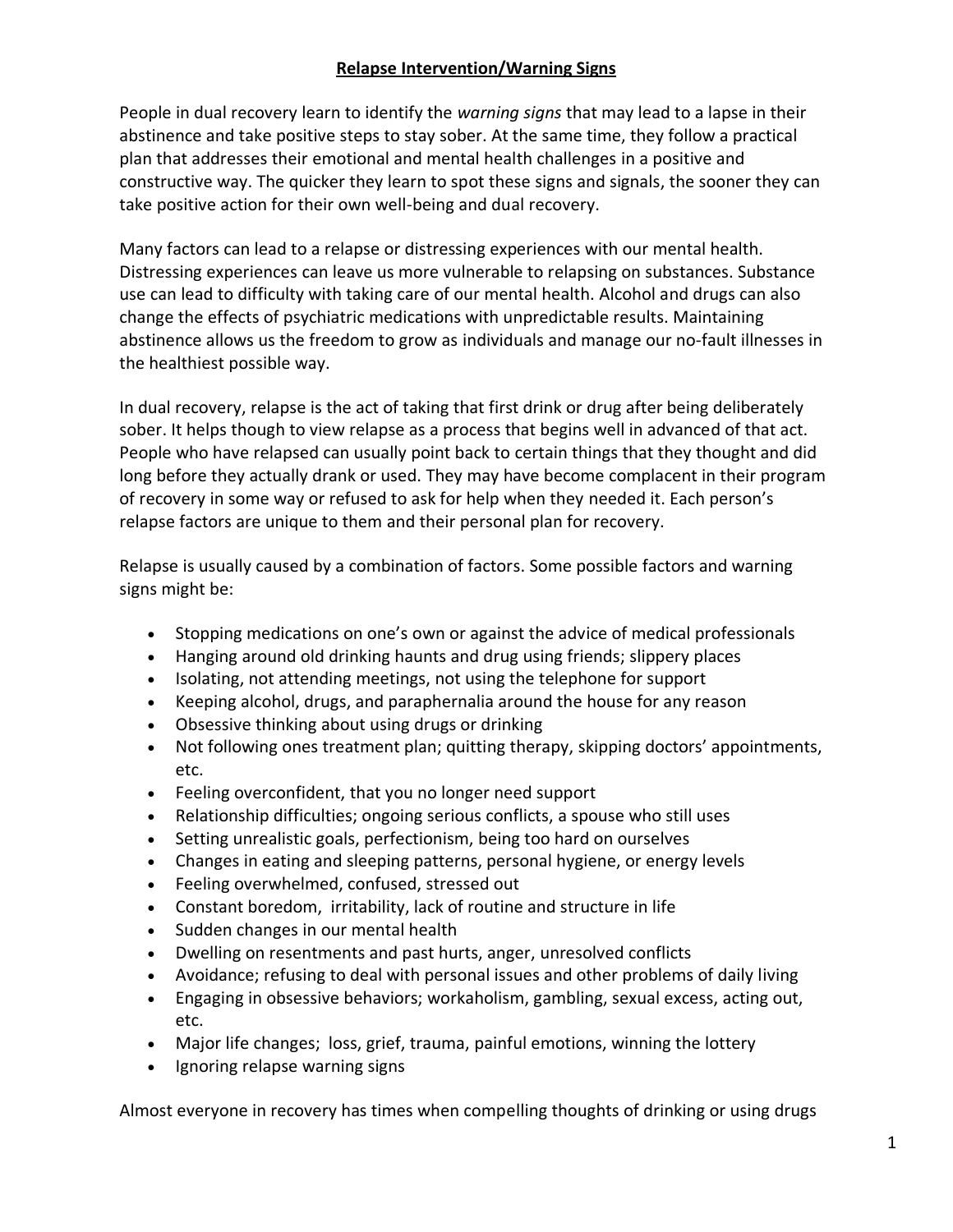resurface. In early recovery, drinking or drugging dreams are not uncommon. It helps to remind ourselves that the reality of drinking and using has caused many problems in our lives. That no matter how bad things get, the benefits of staying abstinent will far outweigh any short term relief that might be found in drugs or alcohol. Recovery takes time. Eventually the cravings, relapse dreams, and uncertainties of early recovery fade. When we are committed to dual recovery we slowly but surely develop a new confidence in our new way of life without drugs and alcohol.

Staying sober and taking care of one's own mental health constructively is an ongoing process. Abstinence and dealing positively with a dual diagnosis go hand in hand. DRA members build a personal inventory of recovery tools that help them meet these goals by staying involved in the process of dual recovery. An individual is in dual recovery when they are actively following a program that focuses on the recovery needs for both their challenges with substance use and their mental health. People in dual recovery make sure to use some of their recovery tools each and every day. Their personal recovery tool kit serves as the best protection against a relapse.

By identifying things that put us at risk for relapse and using the various recovery tools on an ongoing basis, we try to prevent a relapse before it happens. We can periodically review our relapse prevention plans with our doctors, treatment professionals and sponsors and modify them as needed.

By becoming familiar with what upsets us and our warning signs, utilizing the various recovery tools, and having a practical plan of action, we greatly minimize the tendency to lapse back into our substance use. If and when lapses do happen, we do not judge or blame- we are not bad people. We seek progress, not perfection. We simply learn what we can from the situation and move on with our program of dual recovery. Sharing our relapse experience with our sponsor, group, and helping professionals is an important way to figure out what went wrong. Our experience may also help others in recovery.

This Web site and all content is copyright protected by DRA World Network Inc., and is not in the public domain. The DRA Crest logo is Trademark protected by DRA World Network Inc., and is not in the public domain. Any reprinting or distribution is subject to ou[r Terms of Use](javascript:PopUp() and all applicable U.S. and International Copyright and Trademark law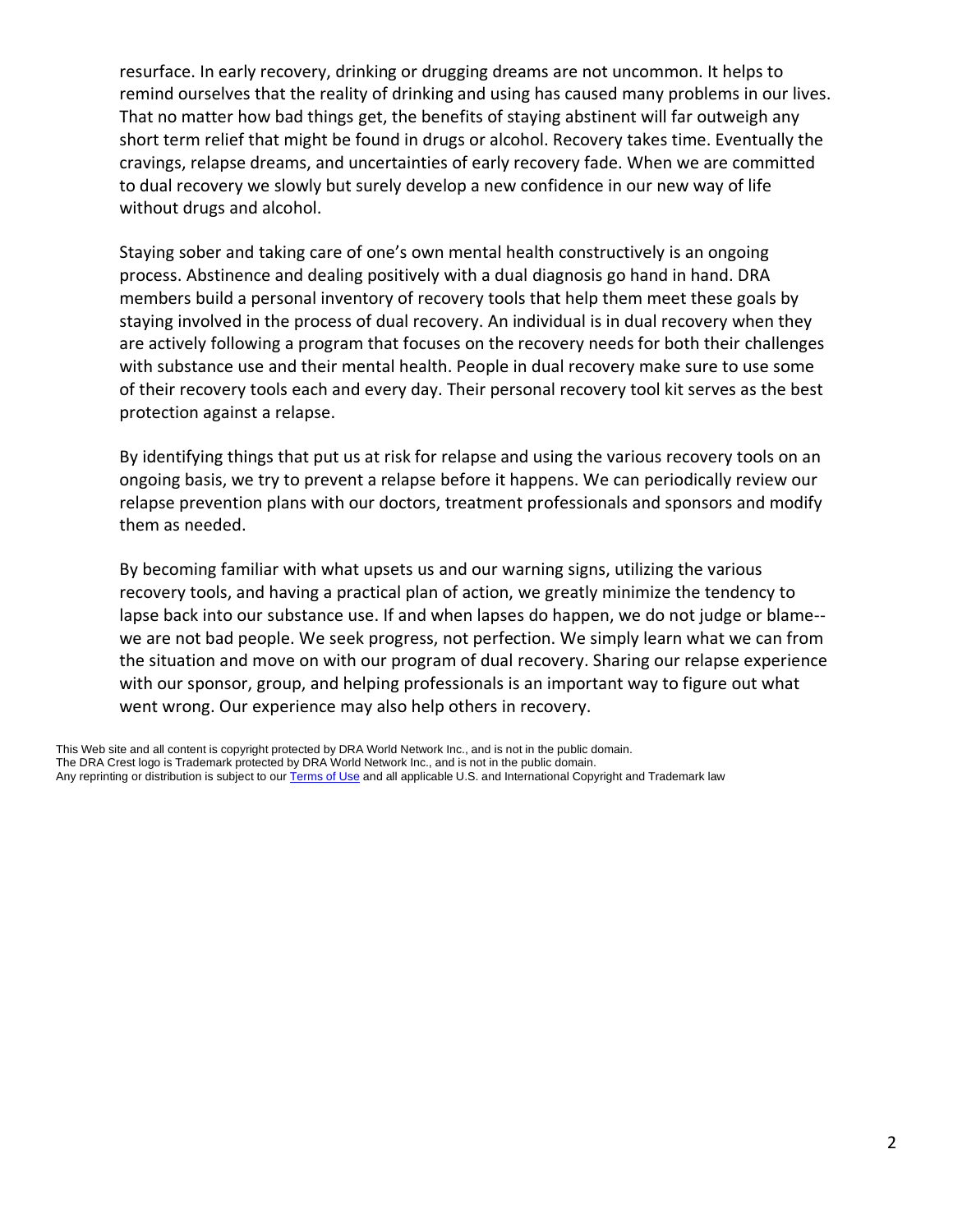#### **Relapse Action Plan**

No matter how hard you work a program of dual recovery, there's always a chance that you will return to substance use and/or have distressing experiences with your mental health. Having a plan of action thought out and written down ahead of time to help cope with these situations can be extremely beneficial. Below are several example forms that may help you identify resources and create your own action plans. It's good to be prepared for emergencies ahead of time.

Unexpected cravings happen to just about every person recovering from substance use. They can be brought up by something seen on TV or in a magazine, a smell or sound that you might associate with drinking or using, a particular feeling or mood, and sometimes they just seem to come out of nowhere. Sometimes they can be so powerful that you almost feel the taste in your mouth or swear you smell marijuana. Nine times out of ten these sudden urges hit when we '*are'* in a position to act on them. No one is around--no one is watching. It is very important to have a plan for these times. In the first months of recovery our most natural inclination will probably be to satisfy our craving; will power and good intentions are not always enough. We need to take an alternative course of action. To sit and wrestle with the cravings is an unbearable situation for a person in recovery. Instead, we have learned that immediately calling another recovering person is *very* helpful. Getting yourself to a meeting or recovery club can be a lifesaver. Other times, going for a walk or vigorous exercise does the trick. We can reach out to our supports for assistance and strength. Over time these cravings diminish in intensity, however, people who have achieved long-term abstinence have learned to always take them seriously.

| Action plan for when cravings arise                                     |
|-------------------------------------------------------------------------|
| Five people I can call the minute I get a craving or urge to            |
| drink.                                                                  |
| 1.                                                                      |
| 2.<br><u> 1989 - Johann Stoff, amerikansk politiker (d. 1989)</u><br>3. |
| $\overline{4}$ .<br>5.                                                  |
|                                                                         |
| Five things I can do to get my mind off of using or                     |
| drinking.                                                               |
| 1.                                                                      |
| 2.<br>3.                                                                |
| $\overline{4}$ .                                                        |
| 5.                                                                      |

Though lapses in our abstinence aren't desired, all need not be lost if and when they occur. While it's painful, we can learn from our experiences in hopes to not repeat them. It is best to get right back into recovery and regain our abstinence as soon as possible. If we are prepared for the possibility of a lapse ahead of time, it is more likely that we can keep it from becoming a full blown relapse.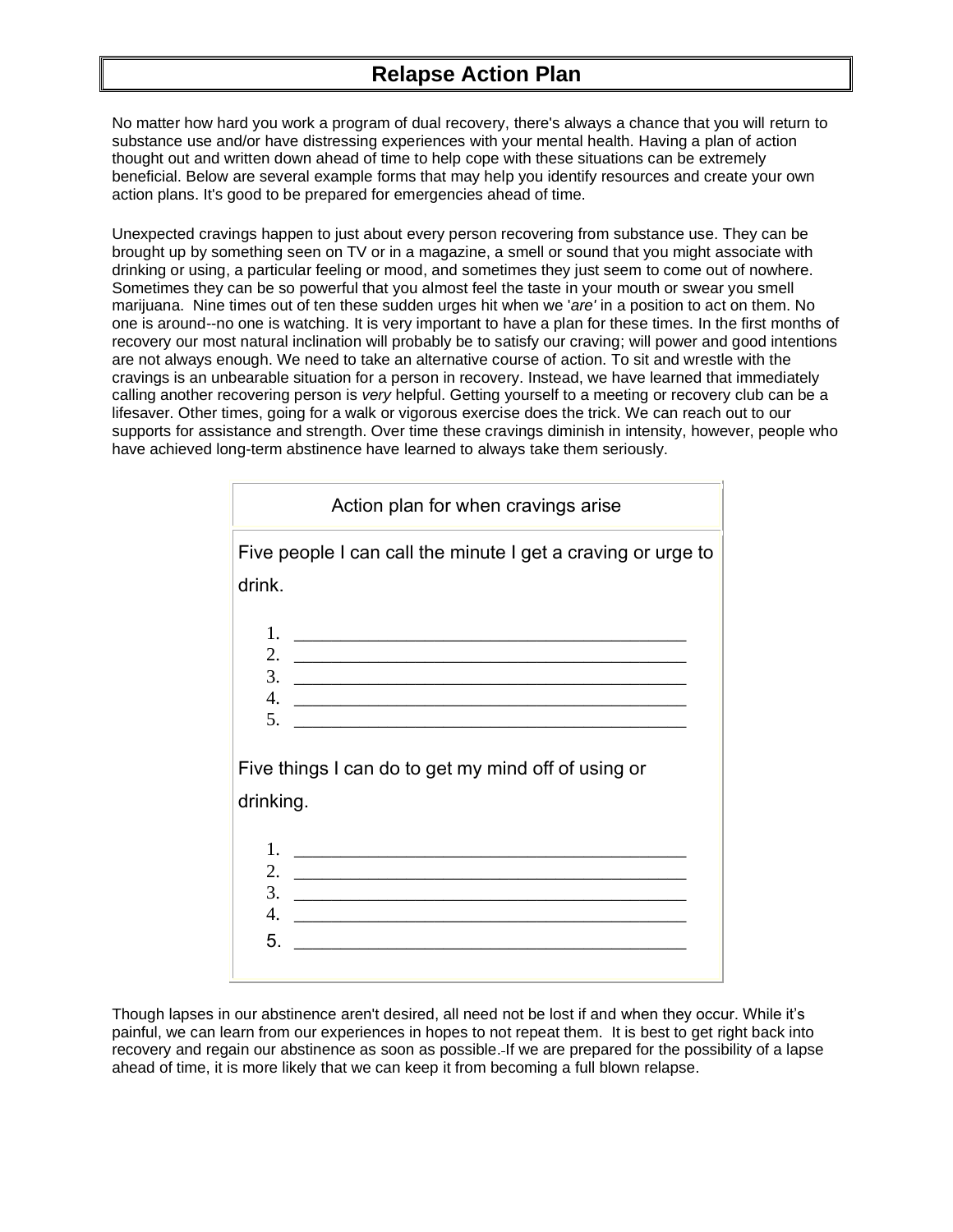| Action plan if I relapse                                                                                                                                                                                                                                                                                                                                                                        |
|-------------------------------------------------------------------------------------------------------------------------------------------------------------------------------------------------------------------------------------------------------------------------------------------------------------------------------------------------------------------------------------------------|
| These are some warning signs and relapse factors to                                                                                                                                                                                                                                                                                                                                             |
| watch out for:                                                                                                                                                                                                                                                                                                                                                                                  |
| 1.<br>2.<br><u> 1989 - Johann Barbara, markazar margolaria (h. 1989).</u><br>3.<br><u> 2000 - Jan James James James James James James James James James James James James James James James James J</u><br>4.<br>5.                                                                                                                                                                             |
| If I should relapse I need to tell these people:                                                                                                                                                                                                                                                                                                                                                |
| 1.<br>and the control of the control of the control of the control of the control of the control of the control of the<br>2.<br>3.<br><u> 2000 - Jan James James James James James James James James James James James James James James James James J</u><br>4.<br>5.                                                                                                                          |
| I need to do these things to make sure it doesn't happen<br>again:                                                                                                                                                                                                                                                                                                                              |
| 1.<br><u> 2000 - Jan James James Jan James James James James James James James James James James James James James James Ja</u><br>2.<br>and the control of the control of the control of the control of the control of the control of the control of the<br>3.<br><u> 1989 - Johann Barbara, martxa alemaniar amerikan baratzaren 1980an biztanle arteko hamarka</u><br>$\overline{4}$ .<br>5. |

At times, distressing experiences with our mental health can impact our ability to make sound choices for recovery. This can happen despite our best efforts and all the progress we've made in dual recovery. Sometimes our job is just to weather the storm in the most constructive way we can, keeping in mind that these are no-fault illnesses. Some members have found that having a plan of action in place before challenges arise can be a great comfort and powerful recovery tool.

They discuss a plan of action ahead of time with professional helpers, their sponsor, family, and friends. Such a plan may make the difference between a manageable challenge and a challenge that disrupts life.

Relapse Action Plan DRA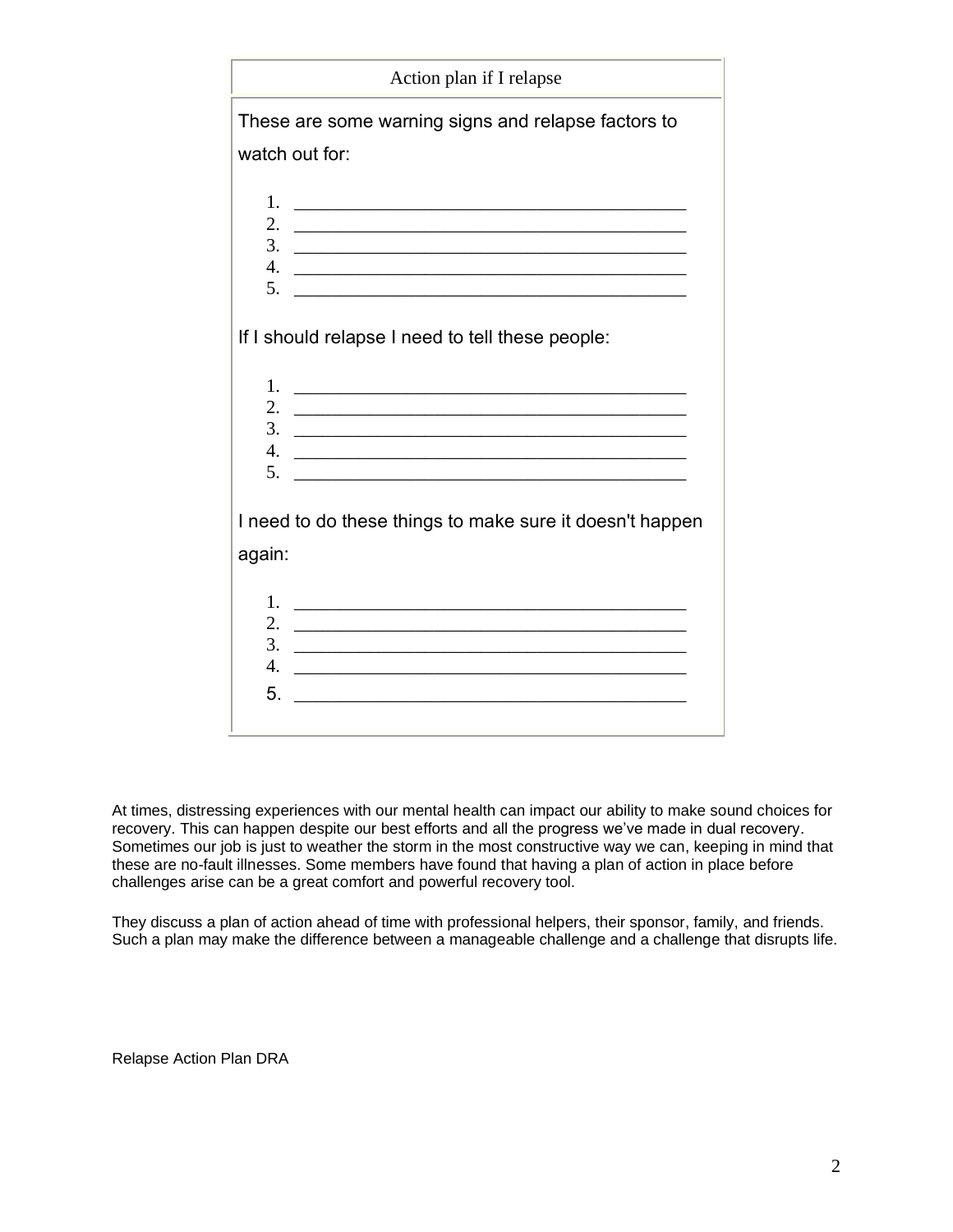| These are some preceding warning signs:<br>1.<br><u> 1989 - Andrea Barbara, amerikana amerikana amerikana amerikana amerikana amerikana amerikana amerikana amerika</u><br>2.<br>$\frac{3}{2}$<br>4.<br><u> 2000 - Jan Barnett, fransk politik (d. 1888)</u><br>If I should experience this, I need to tell these people:<br>1.<br>2.<br>the contract of the contract of the contract of the contract of the contract of<br>4.<br><u> 2000 - Jan Barnett, fransk politik (d. 1888)</u><br>I need to do these things to cope:<br>1.<br><u> 1989 - Andrea Andrews, amerikansk politik (</u><br>2.<br>the control of the control of the control of the control of the control of the control of<br>3.<br>4.<br>5.<br><u> 1989 - Johann Stoff, amerikansk politiker (d. 1989)</u><br>If I have a psychiatric emergency: | If my mental health becomes difficult to cope with |
|---------------------------------------------------------------------------------------------------------------------------------------------------------------------------------------------------------------------------------------------------------------------------------------------------------------------------------------------------------------------------------------------------------------------------------------------------------------------------------------------------------------------------------------------------------------------------------------------------------------------------------------------------------------------------------------------------------------------------------------------------------------------------------------------------------------------|----------------------------------------------------|
|                                                                                                                                                                                                                                                                                                                                                                                                                                                                                                                                                                                                                                                                                                                                                                                                                     |                                                    |
|                                                                                                                                                                                                                                                                                                                                                                                                                                                                                                                                                                                                                                                                                                                                                                                                                     |                                                    |
|                                                                                                                                                                                                                                                                                                                                                                                                                                                                                                                                                                                                                                                                                                                                                                                                                     |                                                    |
|                                                                                                                                                                                                                                                                                                                                                                                                                                                                                                                                                                                                                                                                                                                                                                                                                     |                                                    |
|                                                                                                                                                                                                                                                                                                                                                                                                                                                                                                                                                                                                                                                                                                                                                                                                                     |                                                    |
|                                                                                                                                                                                                                                                                                                                                                                                                                                                                                                                                                                                                                                                                                                                                                                                                                     |                                                    |
|                                                                                                                                                                                                                                                                                                                                                                                                                                                                                                                                                                                                                                                                                                                                                                                                                     |                                                    |
|                                                                                                                                                                                                                                                                                                                                                                                                                                                                                                                                                                                                                                                                                                                                                                                                                     |                                                    |
|                                                                                                                                                                                                                                                                                                                                                                                                                                                                                                                                                                                                                                                                                                                                                                                                                     |                                                    |
|                                                                                                                                                                                                                                                                                                                                                                                                                                                                                                                                                                                                                                                                                                                                                                                                                     |                                                    |
|                                                                                                                                                                                                                                                                                                                                                                                                                                                                                                                                                                                                                                                                                                                                                                                                                     |                                                    |
|                                                                                                                                                                                                                                                                                                                                                                                                                                                                                                                                                                                                                                                                                                                                                                                                                     |                                                    |
|                                                                                                                                                                                                                                                                                                                                                                                                                                                                                                                                                                                                                                                                                                                                                                                                                     |                                                    |
|                                                                                                                                                                                                                                                                                                                                                                                                                                                                                                                                                                                                                                                                                                                                                                                                                     |                                                    |
|                                                                                                                                                                                                                                                                                                                                                                                                                                                                                                                                                                                                                                                                                                                                                                                                                     |                                                    |
|                                                                                                                                                                                                                                                                                                                                                                                                                                                                                                                                                                                                                                                                                                                                                                                                                     |                                                    |
|                                                                                                                                                                                                                                                                                                                                                                                                                                                                                                                                                                                                                                                                                                                                                                                                                     |                                                    |
| I would like to see Doctor _________________                                                                                                                                                                                                                                                                                                                                                                                                                                                                                                                                                                                                                                                                                                                                                                        |                                                    |
| I authorize ______________________ to take care of                                                                                                                                                                                                                                                                                                                                                                                                                                                                                                                                                                                                                                                                                                                                                                  |                                                    |
| _______________ and ___________________                                                                                                                                                                                                                                                                                                                                                                                                                                                                                                                                                                                                                                                                                                                                                                             |                                                    |

Relapse Action Plan DRA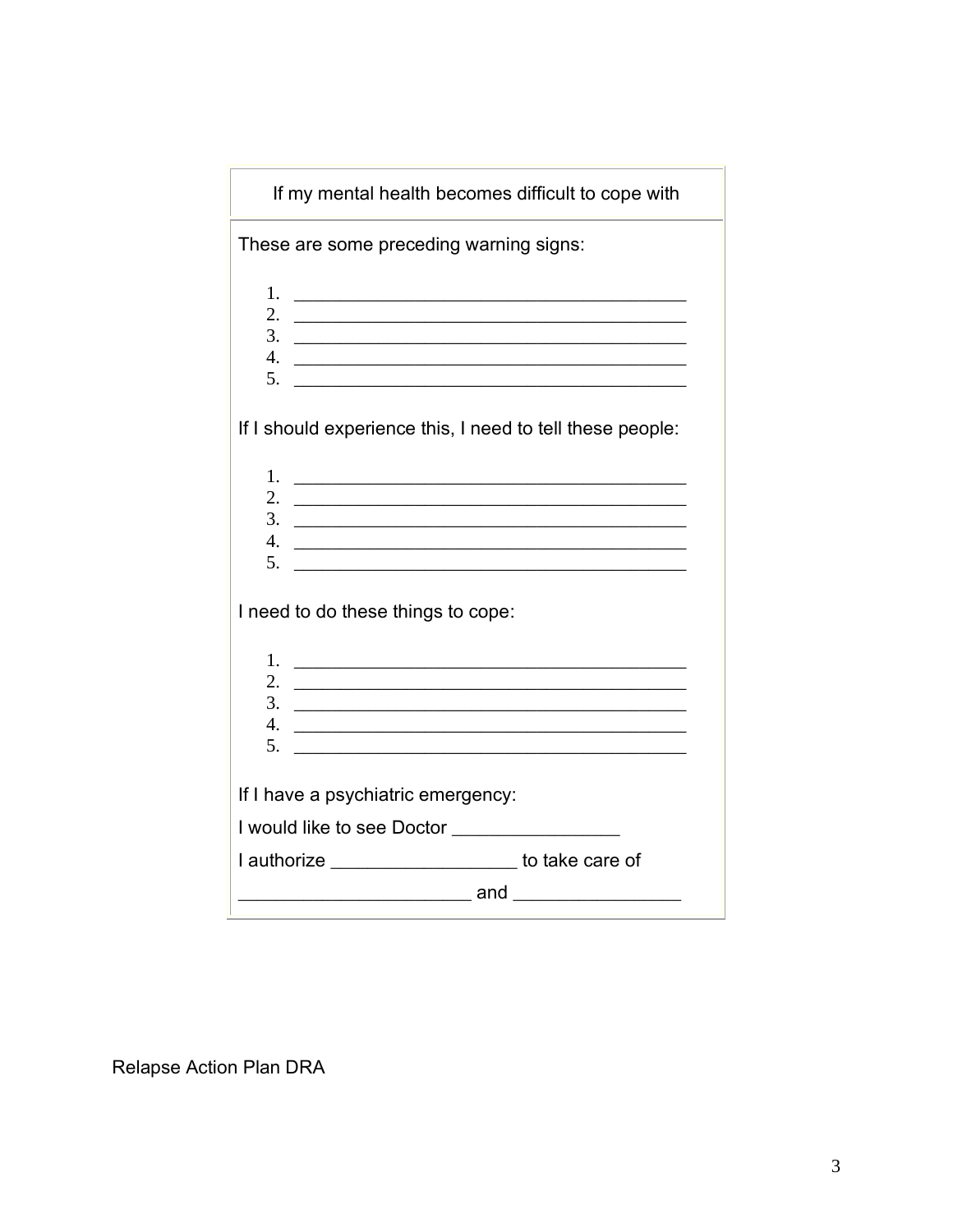# **Substance Use Resources**

### **Help Finding Resources**

## **Massachusetts Substance Use Helpline**

1-800-327-5050 <https://helplinema.org/> A statewide helpline for people looking for treatment and support for substance misuse and addiction.

## **COMPASS Helpline at NAMI Massachusetts**

1-800-370-9085 <https://namimass.org/nami-mass-compass-helpline/> A statewide helpline for people looking for mental health treatment and support.

### **Addiction & Mental Health Recovery Peer Support Resource Guide**

(from the Massachusetts Behavioral Health Partnership) <https://www.masspartnership.com/pdf/PeerSupportResourceGuide.pdf>

### **Support Groups for Family Members and Other Supporters**

### **Adult Children of Alcoholics - Massachusetts Intergroup**

<https://www.acamassintergroup.org/>

A recovery-based fellowship for adult children of people who misused alcohol.

### **Allies in Recovery**

### <https://alliesinrecovery.net/>

An online platform offering information, coaching, and support for family members of people who misuse substances.

### **Families Anonymous**

### <https://www.familiesanonymous.org/>

A recovery-based fellowship for family members and friends of people who misuse substances or deal with addictions.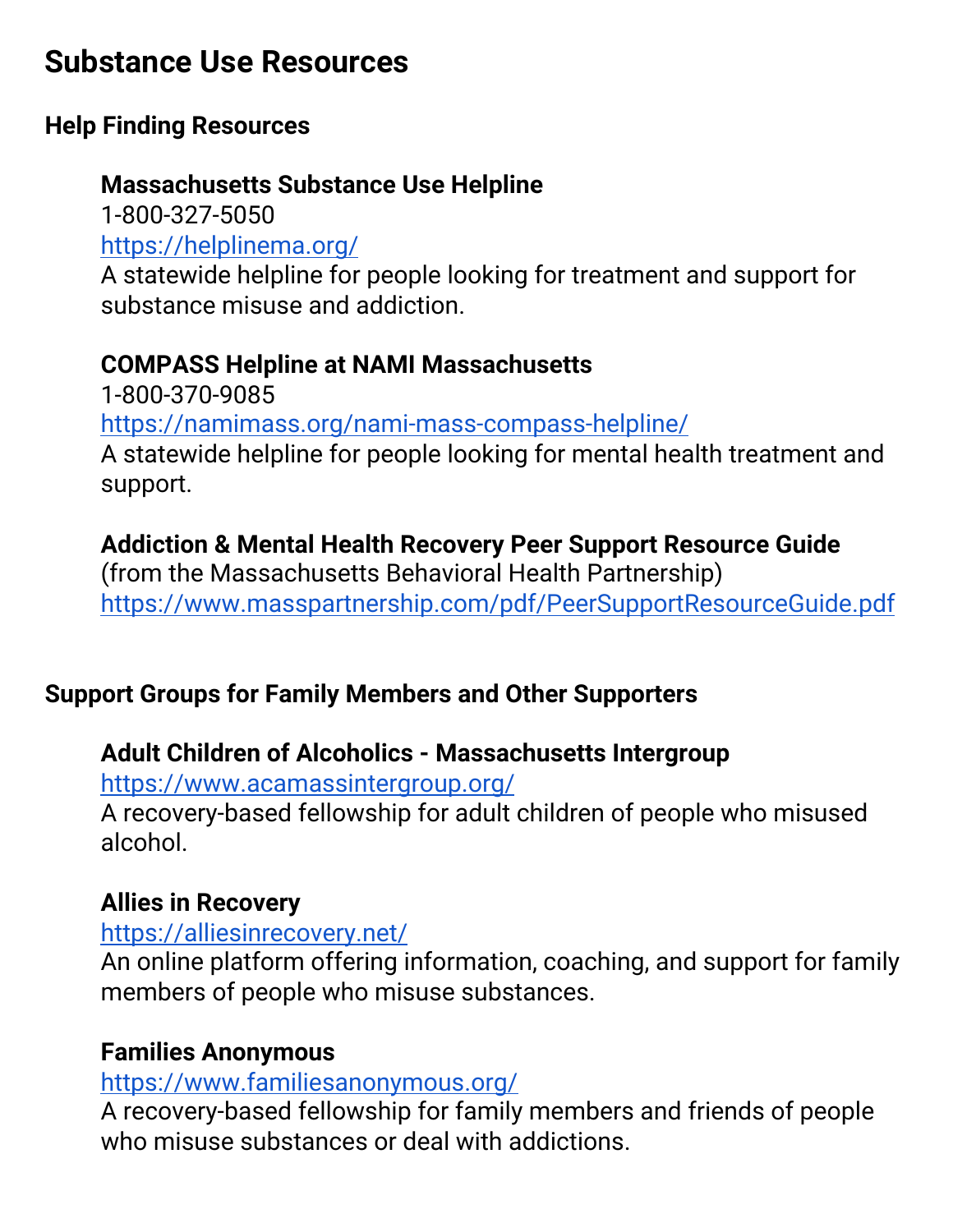### **Gam-Anon**

### <https://www.gam-anon.org/>

A recovery-based fellowship for family members and friends of people who engage in problem gambling.

## **Learn to Cope**

#### <https://www.learn2cope.org/>

A support network that offers education, resources, and support for family members and friends of people who misuse opiates or other drugs.

### **Massachusetts Al-Anon & Alateen**

#### <https://ma-al-anon-alateen.org/>

A recovery-based fellowship for family members and friends of people who misuse alcohol.

### **Nar-Anon**

### <https://www.nar-anon.org/>

A recovery-based fellowship for family members and friends of people who misuse narcotics.

## **Support Groups for People Dealing with Substance Misuse, Addiction, or who are in Recovery**

### **Dual Recovery Anonymous**

<https://www.massclubs.org/dual-recovery-meetings>

A recovery-based fellowships for people who misuse substances, deal with addiction, or are in recovery who also have a mental health condition or symptoms.

### **In The Rooms**

### <https://www.intherooms.com/>

Daily online support groups for people who misuse substances, deal with addiction, or are in recovery.

### **LifeRing Secular Recovery**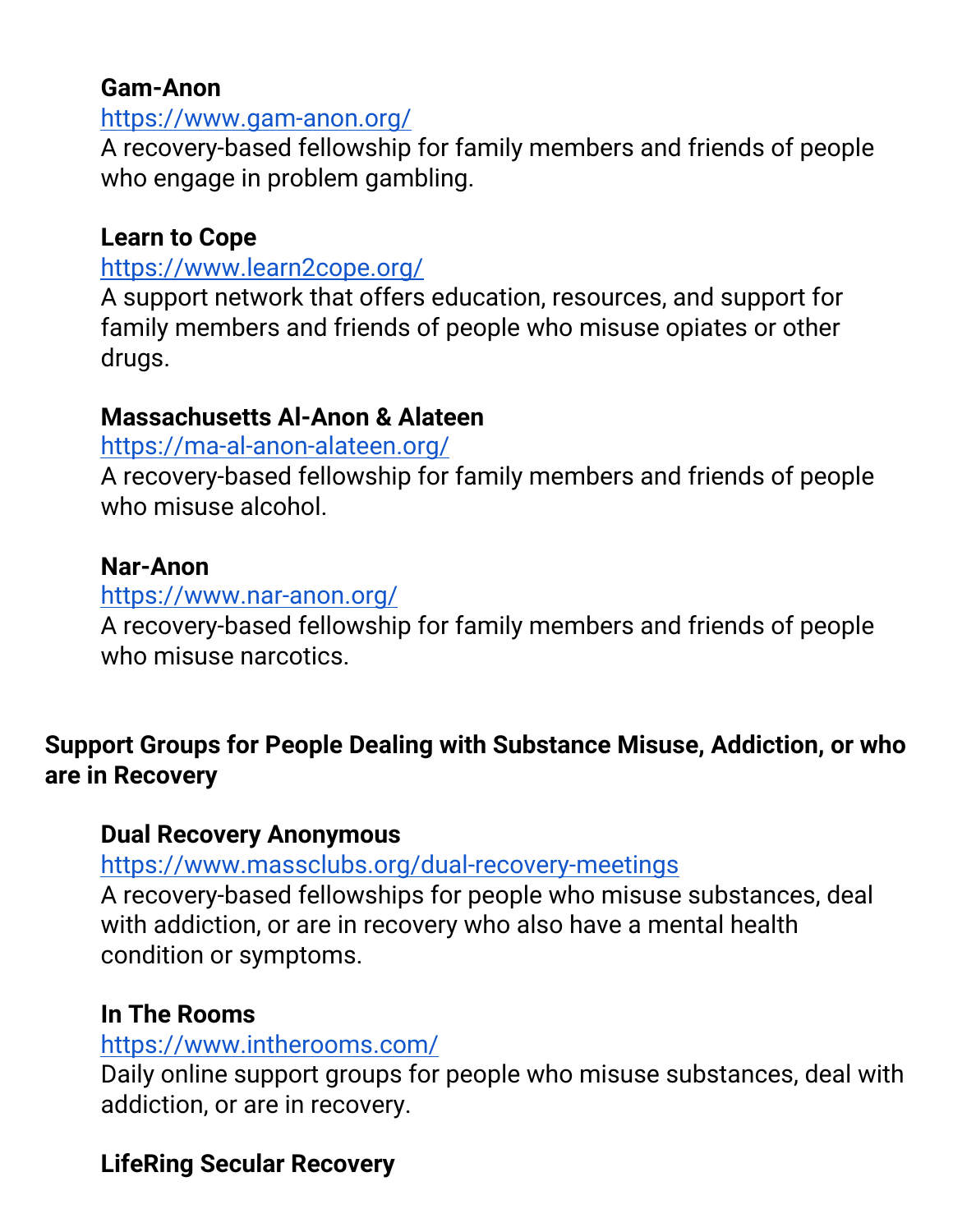### <https://www.lifering.org/>

A secular practice for people who misuse substances, deal with addiction, or are in recovery.

### **Recovery Dharma Online**

#### <https://recoverydharma.online/>

A Buddhism-based practice for people who misuse substances, deal with addiction, or are in recovery.

### **Reddit Recovery**

<https://www.reddit.com/r/REDDITORSINRECOVERY/>

A subreddit for people who misuse substances, deal with addiction, or are in recovery.

### **Refuge Recovery**

#### <https://refugerecovery.org/>

A Buddhism-based practice for people who misuse substances, deal with addiction, or are in recovery.

### **SMART Recovery**

### <https://www.smartrecovery.org/>

A mutual support community for people who misuse substances, deal with addiction, or are in recovery.

### **WeConnect**

<https://www.weconnectrecovery.com/free-online-support-meetings> Daily online support groups for people who misuse substances, deal with addiction, or are in recovery.

### **12-Step Fellowships**

Recovery-based fellowships for people who misuse substances, deal with addiction, or are in recovery.

- Alcoholics Anonymous Cape Cod Intergroup <https://capecodaa.net/wordpress/>
- Alcoholics Anonymous Central Massachusetts Intergroup <http://www.aaworcester.org/>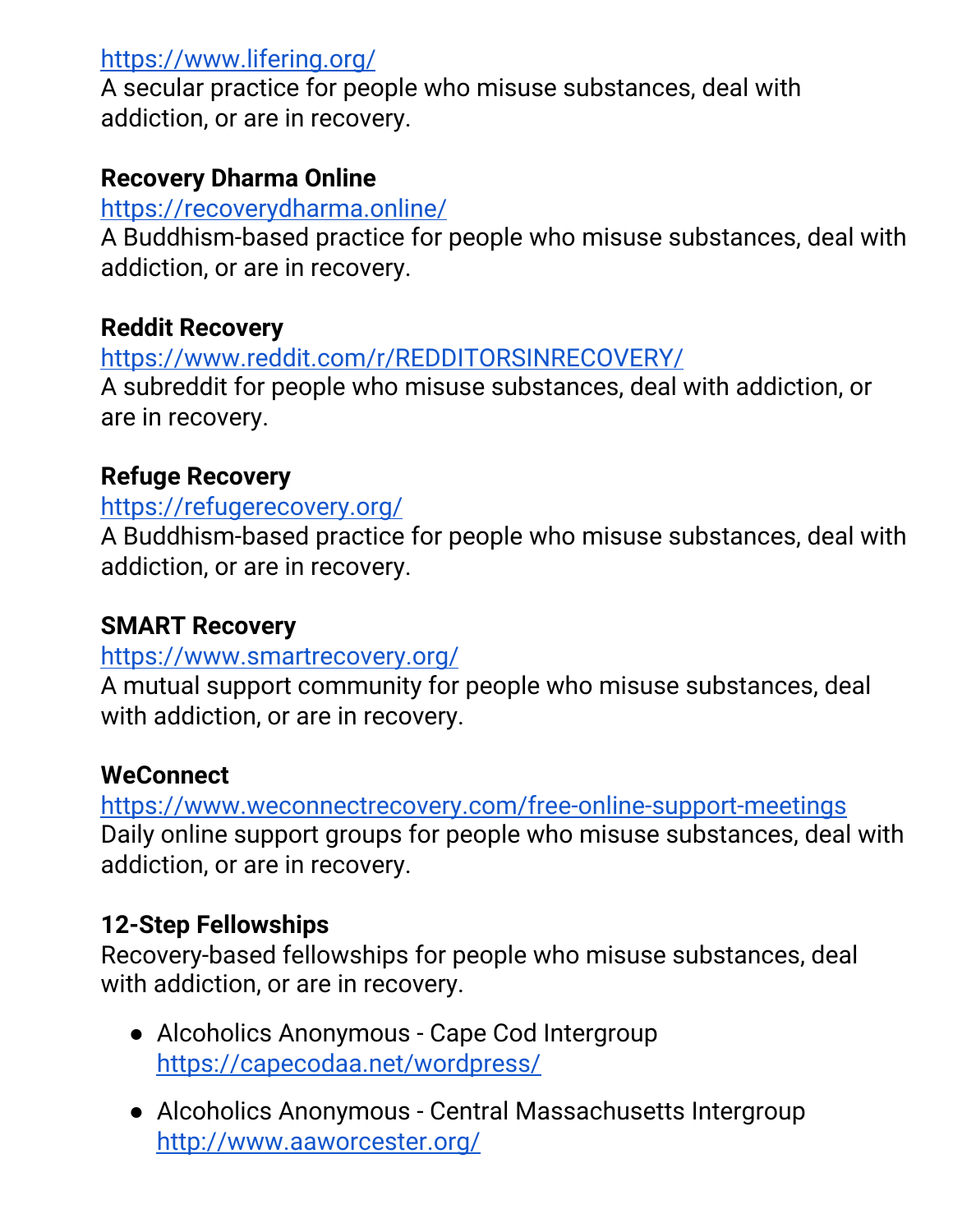- Alcoholics Anonymous Eastern Massachusetts Intergroup <https://aaboston.org/>
- Alcoholics Anonymous Western Intergroup <https://westernmassaa.org/>
- Bettor's Anonymous <http://www.bettors-anonymous.org/>
- Crystal Meth Anonymous <https://www.crystalmeth.org/>
- Debtors Anonymous New England <https://sites.google.com/site/danewenglandorg/home>
- Emotions Anonymous <https://emotionsanonymous.org/>
- Marijuana Anonymous <http://www.marijuana-anonymous.org/>
- Massachusetts Area of Cocaine Anonymous <https://www.caofma.org/>
- New England Co-Dependents Anonymous Alliance <https://www.necoda.org/>
- New England Intergroup of Gamblers Anonymous <http://newenglandga.com/>
- New England Region of Narcotics Anonymous <https://nerna.org/>
- Nicotine Anonymous <https://www.nicotine-anonymous.org/>
- Overeaters Anonymous <https://oa.org/>
- Sex & Love Addicts New England Intergroup <https://slaanei.org/>